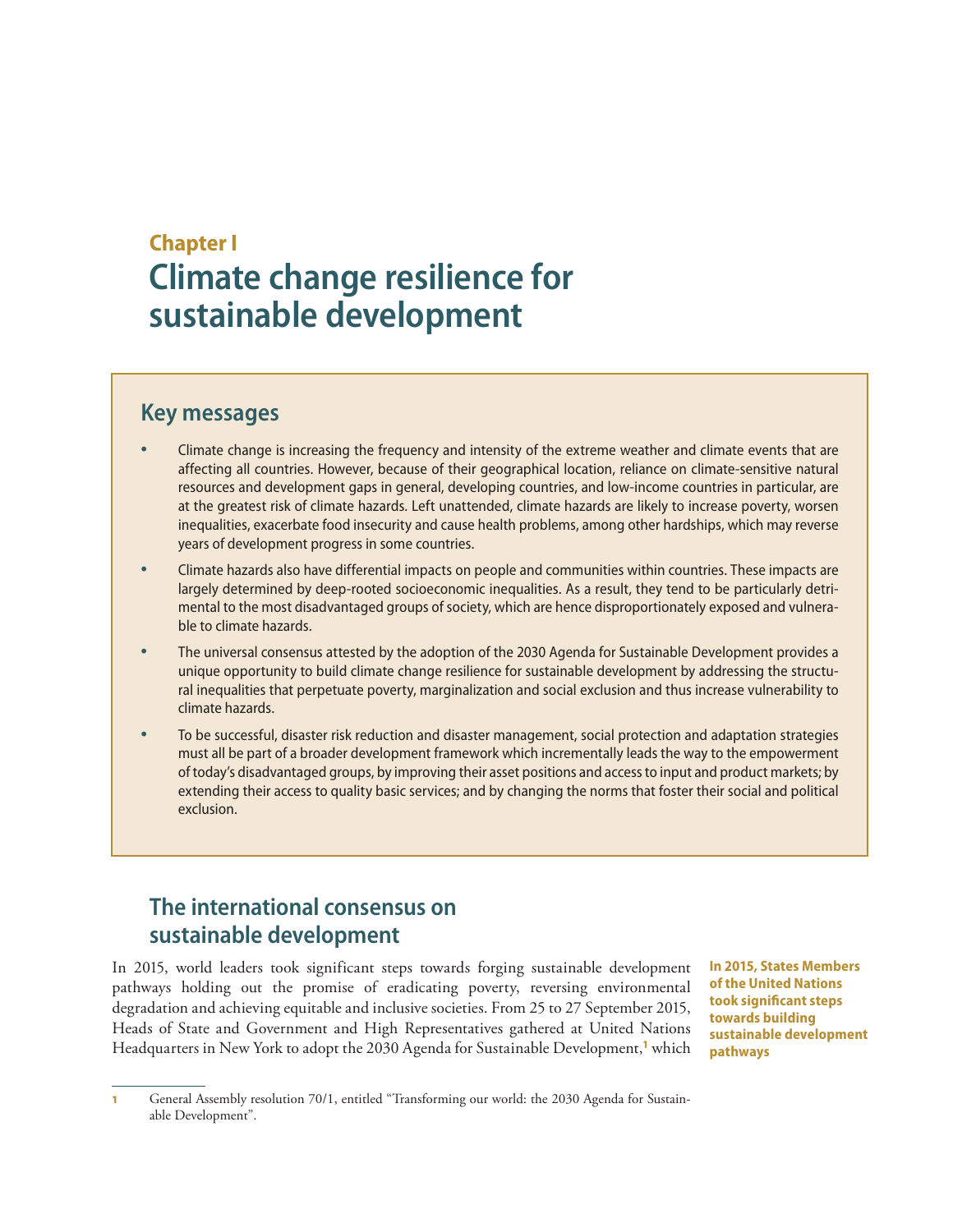will drive global efforts towards achieving sustainable development until 2030. Previous efforts gave impetus to the adoption of this Agenda.

On 16 July 2015, the Third International Conference on Financing for Development, held in Addis Ababa from 13 to 16 July 2015, adopted the Addis Ababa Action Agenda of the Conference,**<sup>2</sup>** which puts forward a global framework for mobilizing resources and facilitating policy implementation for sustainable development. On 3 June 2015, the General Assembly endorsed the Sendai Framework for Disaster Risk Reduction, 2015-2030,**<sup>3</sup>** which had been adopted by the Third World Conference on Disaster Risk Reduction, held in Sendai City, Japan, from 14 to 18 March 2015. The Sendai Framework recognizes that it is the primary responsibility of Governments to reduce disaster risk and loss of lives, and preserve livelihoods, which will be critical to averting development reversals in the future.

The 2030 Agenda for Sustainable Development recognized that climate change, whose adverse impacts undermine the ability of all countries to achieve sustainable development, constitutes one of the greatest challenges of our time and, in that regard, acknowledged the sessions of the Conference of the Parties to the United Nations Framework Convention on Climate Change as the primary forum for negotiating the global response to that challenge. On 12 December 2015, the Conference of the Parties to the Convention at its twenty-first session adopted the Paris Agreement in which the parties to the Agreement announced quantitative commitments to reducing their greenhouse gas emissions, the major driver of climate change, and to supporting adaptation efforts.**<sup>4</sup>**

These historic agreements are part of a global consensus on the need to address the inextricable links between the human development and environmental agendas. They signal acknowledgement, on the part of developed and developing countries, of the universal need for an integrated and coherent approach to tackling global development challenges, including consistent adaptation to climate change. Recognition of the urgency of moving towards sustainable development pathways comes at times when "warming of the climate is unequivocal" (Intergovernmental Panel on Climate Change, 2014e, p. 2, SPM 1.1) and is "increasing the likelihood of severe, pervasive and irreversible impacts for people and ecosystems" (ibid., p. 8, SPM 2).

*World Economic and Social Survey 2016: Climate Change Resilience - An Opportunity for Reducing Inequalities* contributes to the identification of some of the challenges of implementation of the 2030 Agenda for Sustainable Development. The evidence points to the great economic, human and environmental losses brought about by climate hazards which, if left unattended, are likely to continue. The *Survey* addresses the challenges of strengthening the capacity of countries and people to avoid development reversals from those hazards. Recent data suggest that the world has already warmed 0.85° Celsius from pre-industrial levels and will continue to experience warming even if greenhouse gas emissions were immediately brought to a complete halt (Intergovernmental Panel on Climate Change, 2013). The consequences of the warming of the planet will continue to challenge the capacity of countries to prevent devastating impacts on people and ecosystems.

This *Survey* argues that building climate resilience presents a unique opportunity to reduce inequalities. The persisting inequalities in multiple dimensions have led to recognition that climate hazards have a differential impact on people and communities. It

**There is global consensus on the need to address the inextricable links between the human development and environmental agendas**

**Building climate resilience presents a unique opportunity to reduce inequalities through far-reaching transformative policies supported by effective global partnerships**

<sup>2</sup> General Assembly resolution 69/313, annex.

<sup>3</sup> General Assembly resolution 69/283, annex II.

<sup>4</sup> See FCCC/CP/2015/10/Add.1, decision 1/CP.21.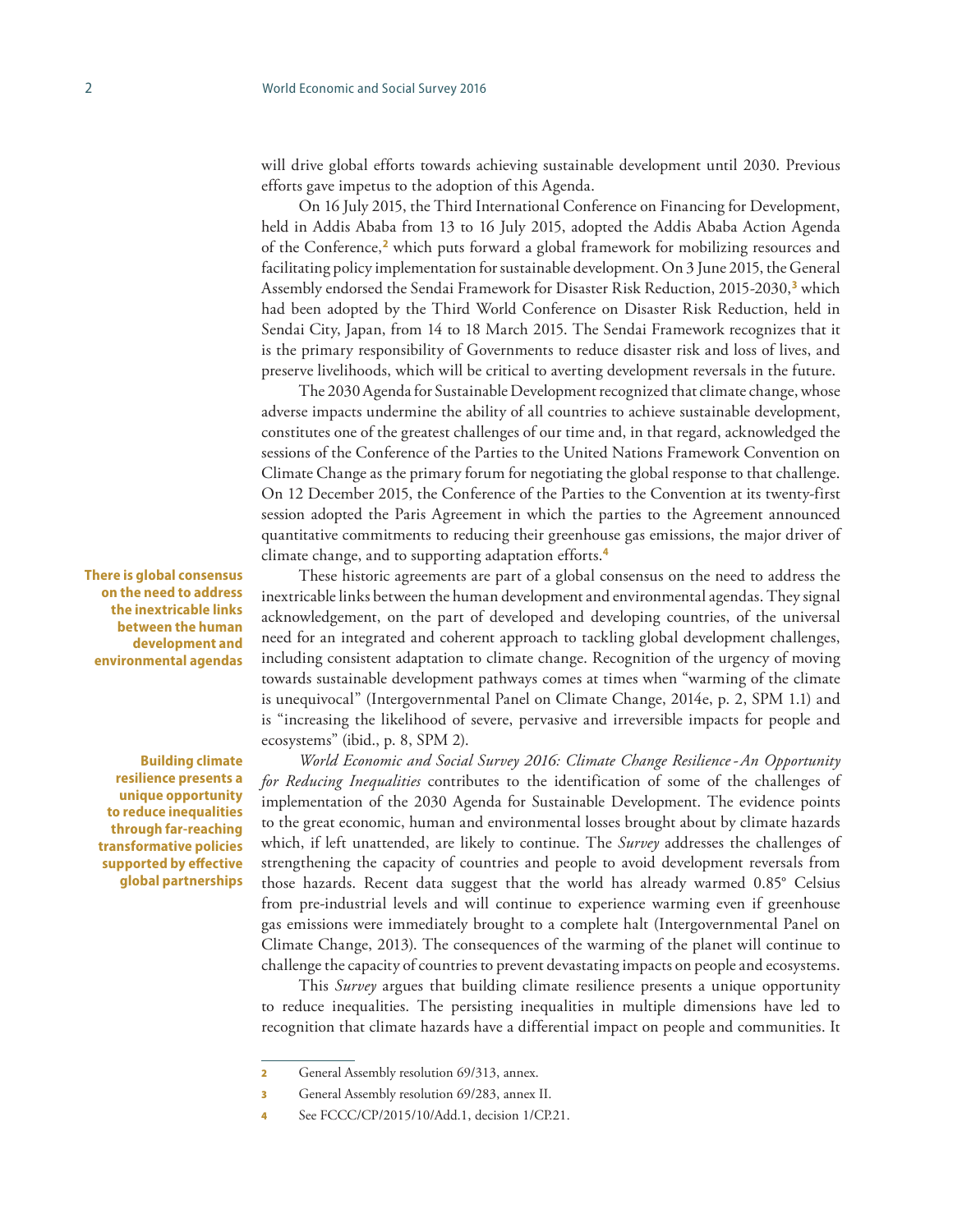has also been recognized that the association between climate hazards and inequalities has not been sufficiently researched.**<sup>5</sup>** In response, the *Survey* has chosen to tackle the issue of climate change resilience, with a focus on the population groups and communities that are disproportionately vulnerable. It argues that, in the absence of well-assessed, far-reaching transformative policies at the national level, supported by effective global partnerships, building climate resilience will remain elusive and poverty and inequalities will likely be exacerbated. This would pose a fundamental challenge to the implementation of the 2030 Agenda for Sustainable Development.

# **Moving climate resilience forward in implementing the 2030 Agenda for Sustainable Development**

The 17 Sustainable Development Goals and 169 targets set out in the 2030 Agenda explicitly elaborate on the interlinkages across the economic, social and environmental dimensions of development and the opportunities to build positive synergies among them. Some of these interlinkages and synergies are fundamental to facets of building climate change resilience and reducing inequalities.

Sustainable Development Goal 13 affirms the urgency of taking action to combat climate change and its impacts by calling for actions to strengthen resilience and adaptive capacity with respect to climate hazards; to integrate climate change measures into national policies; and to improve education, awareness-raising and human and institutional capacity on climate change mitigation, adaptation, impact reduction and early warning. The interlinkages between climate change and other dimensions of development are also well reflected in other Goals. If the frequency and intensity of climate hazards increase, it will be harder for countries to end poverty and hunger, achieve food security, improve nutrition, promote sustainable agriculture and ensure healthy lives (Goals 1-3). Furthermore, the sustainability of water and energy systems (Goals 6 and 7) and the safety and resilience of infrastructure, cities and human settlements (Goals 9 and 11) will be challenged by climate hazards. Similarly, if climate hazards continue to undermine the ability of countries to achieve sustained growth and development, full employment and decent work will be harder to achieve (Goal 8).

Sustainable Development Goal 10, which explicitly addresses the goal of reducing inequality within and among countries, includes targets focused on improving the income of the bottom 40 per cent of the population; promoting the social, economic and political inclusion of all, irrespective of age, sex, disability, race, ethnicity, origin, religion or economic or other status; eliminating discriminatory laws, policies and practices; and achieving fiscal, wage and social protection policies for greater equality. With their references to universality, many other targets within the framework of the Goals provide the basis for reducing inequality in its multiple dimensions, encompassing access to key basic services such as health, education, water and sanitation, and energy (Goals 3, 4, 6 and 7), gender (Goal 5) and inclusive economic growth (Goal 8).

The Intergovernmental Panel on Climate Change (IPCC) has already recognized that climateresilient development pathways will have only marginal effects on poverty reduction unless structural inequalities are addressed. At the same time, the Panel has underlined that the importance of structural inequalities and their association with climate change remain insufficiently researched (Olsson and others, 2014, pp. 797 and 819).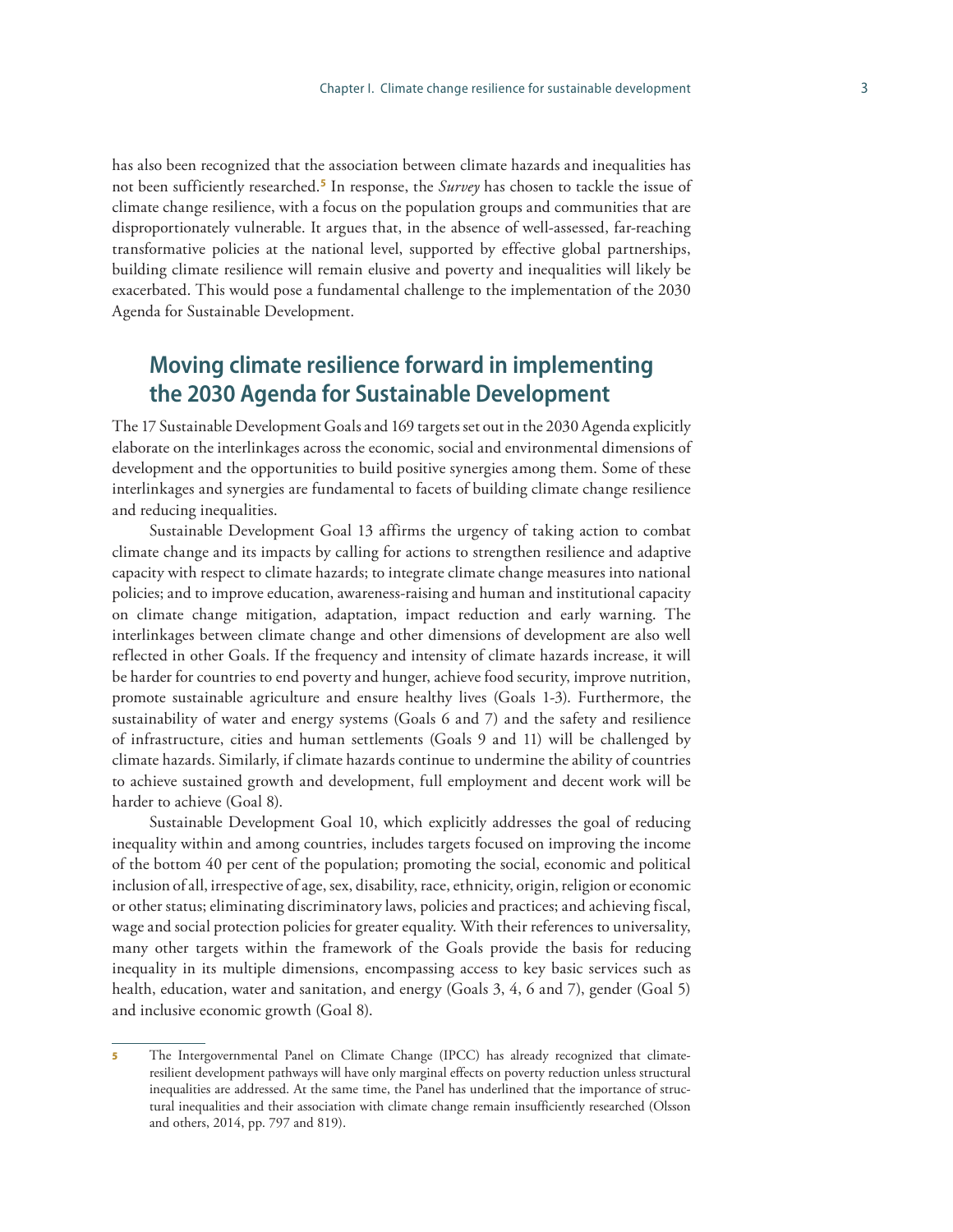**The SDGs provide the framework for tackling the structural inequalities that increase vulnerability to climate hazards**

**Ensuring consistency across the economic, social and environmental dimensions of development policy is a core challenge in achieving sustainable development** 

**Important mega-trends that interact with climate change will shape development prospects and policy**

Together, these Goals provide a framework for the implementation of policies that address the underlying causes of poverty, vulnerability and the risk of climate change. Yet, it is important to deepen the understanding of the interlinkages across these Goals and their policy implications in order to tackle the structural inequalities that perpetuate poverty, marginalization and social exclusion, the factors that increase the risk of climate hazards. Critical aspects of this understanding encompass integration of the various facets of the environment into development policy; the interaction of climate change with megatrends which may magnify its impacts; and a continuum of policies that, while addressing immediate vulnerabilities, make it possible to incrementally achieve adaptation and transformative change for sustainable development.

Nowadays, the relationship between the economic and social dimensions of development is better understood owing to an extensive body of research and the experience of countries over the last decades. The trickle-down paradigm which prevailed in the 1980s was seriously challenged when new research and country experiences demonstrated that economic growth did not necessarily translate into human development. This understanding led to a major revision of development policies aimed at improving the consistency between economic growth and human development objectives. Developing countries made major efforts to increase investments in education, health, water and sanitation. They introduced comprehensive social protection programmes and experimented with new regulations and incentives designed to redirect private investments towards job creation and larger development objectives. However, those efforts were disconnected, more often than not, from efforts to meet environmental goals (United Nations, 2016).

Hence, there is much less experience and policy guidance on the integration of the various aspects of the environment into development policy. Building consistency across the economic, social and environmental dimensions of development policy will be a core challenge in building climate resilience and achieving sustainable development. It will demand greater technical capacities among policymakers and all stakeholders for building on the interlinkages across the multiple dimensions of development in the event of climate impacts and for policy responses. It will also be necessary to strengthen the capacities to negotiate commonly agreed objectives through building upon single-group interests. More broadly, policy systems as a whole will require systemic changes to enable the more coherent and more flexible design of integrated policies for climate resilience, with participation from all relevant stakeholders. For many developing countries, these changes will not be possible without global partnerships.

The complexity inherent in addressing the links between the human development and environmental agendas is compounded by the uncertainty surrounding important mega-trends which will shape development prospects and policy in both the near and the distant future. Despite overall convergence in average per capita income across countries, within-country inequalities are on the rise. This important trend along with others, such as globalization and technological change, demographic dynamics, rapid urbanization and climate change itself, will exert additional pressures leading towards increasing inequalities both among and within countries. Moreover, if investment in green technologies is inadequate, if population growth continues to be high, if investment in human capital is low and if current socioeconomic inequalities remain, then income poverty and inequality are likely to increase in the future under scenarios where current unmitigated emissions are high. (See appendix I.1 for a full description of alternative development pathways.) This clearly points to the importance of understanding the options for building climate resilience with full consideration given to climate change and socioeconomic mega-trends.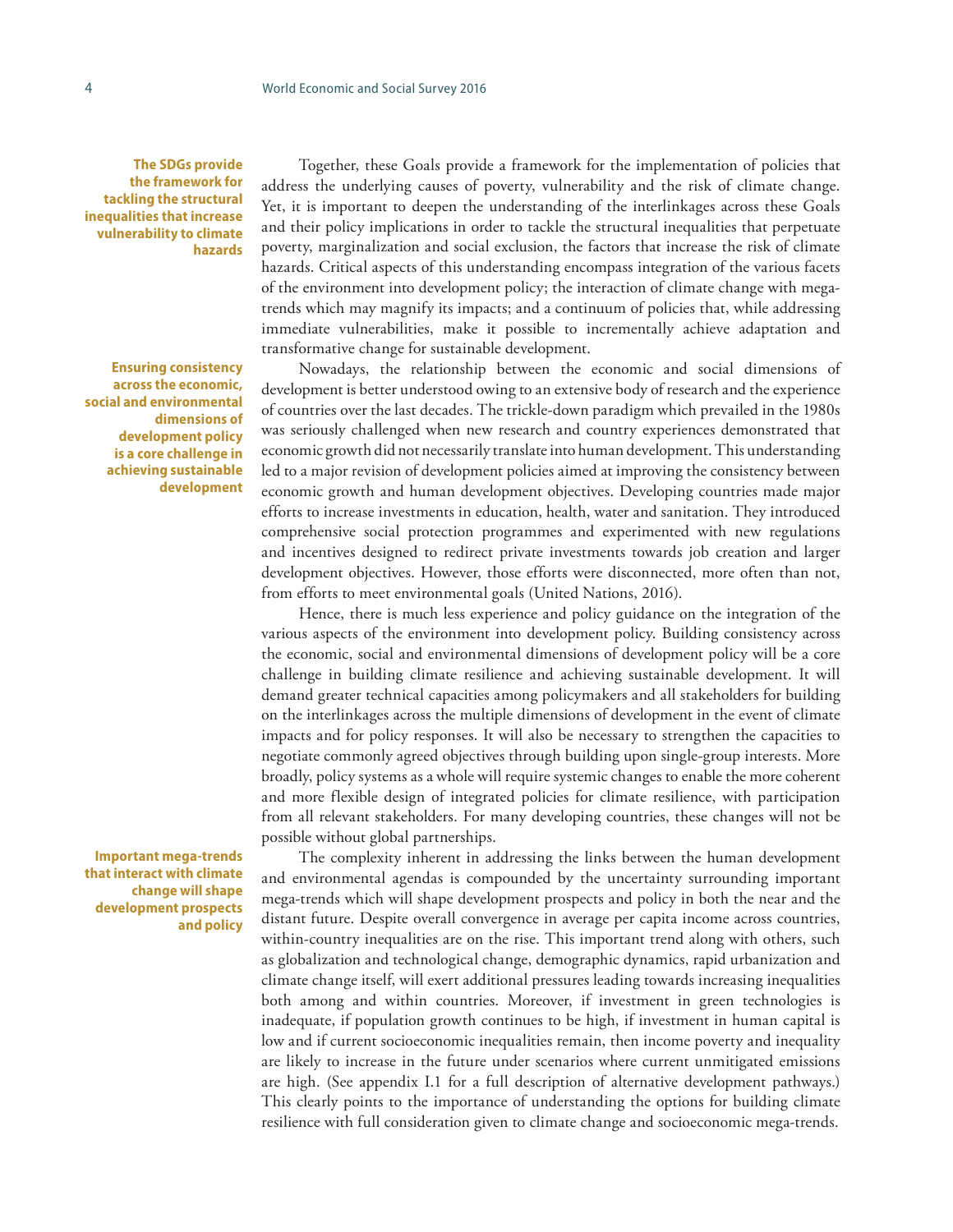Based on the evidence, there exists no doubt that moderating or avoiding the risks associated with climate change and reducing poverty and inequality, involve both mitigation (preventing future warming) and adaptation (finding better or safer ways to live on a warming planet). Unquestionably, the only way to prevent the adverse consequences of climate change for human and natural systems is through mitigation. However, effective policies focused on adaptation are urgently needed as well to enable the building of resilience; those policies may also assist both in preventing the negative impacts arising from climate hazards and in slowing the process of climate change. For a number of reasons, however, adaptation has received less attention than mitigation in the discussions centred around climate change and it is only recently that efforts directed towards adaptation are being incorporated in the global policy agenda. First, as adaptation is a public good, private provision will typically remain below socially desirable levels unless the public sector intervenes. Second, adaptation, is difficult to address as it requires actions along the economic, social and environmental dimensions of development, which depend on the specific context of each country. Finally, there are no clear metrics for assessing adaptation impacts; that is, unlike mitigation, for which there is a clearly defined metric (namely, tons of greenhouse gas emissions), assessing adaptation efforts requires a larger number of indicators closely related to wider development efforts.

This *Survey* focuses more on adaptation than on mitigation. In doing so, it situates adaptation along a continuum of broader development policies for transformation—critical components of which are efforts to address immediate needs (for example, poverty alleviation and disaster risk reduction and management) while reducing structural inequalities. The capacity for integrating these policies will be at the centre of the challenge of implementing the 2030 Agenda. However, it is important to understand that while these policies will contribute to sustainable development in general, they will at the same time help build the climate resilience of the particular countries and population groups that are most at risk.

# **Climate change and variability, and the uneven impacts of climate hazards**

Understanding the association between climate change and inequality requires proper identification of (a) the climate-induced events that people experience most and (b) the countries and the population groups within countries that are most vulnerable to those events.

The United Nations Framework Convention on Climate Change**<sup>6</sup>** (article 1) defines climate change as a change in the climate attributed directly or indirectly to human activity that alters the composition of the global atmosphere and which is, in addition to natural climate variability, observed over comparable time periods.**<sup>7</sup>** Climate change takes place

**For many reasons, adaptation has received less attention than mitigation and it is only recently that adaptation has become a focus of global attention**

**Successful adaptation requires broad development policies aimed at reducing the structural inequalities that leave people vulnerable to climate hazards**

<sup>6</sup> United Nations, *Treaty Series, vol. 1771*, No. 30822.

Climate change, as defined by IPCC, refers to a change in the state of the climate that can be identified (e.g., through use of statistical tests) by changes in the mean and/or the variability of its properties, and that persists for an extended period, typically decades or longer. It may be caused by natural internal processes or external forcings such as modulations of the solar cycles, volcanic eruptions and persistent anthropogenic changes in the composition of the atmosphere or in land use. The United Nations Framework Convention on Climate Change makes a distinction between climate change attributable to human activities altering the composition of the atmosphere and climate variability attributable to natural causes. For more details, see the glossary of terms in IPCC (2014b, annex II). For the purpose of this *Survey*, the focus of attention is on climate hazards as the manifestation of potentially damaging impacts from climate-induced events, regardless of their origin.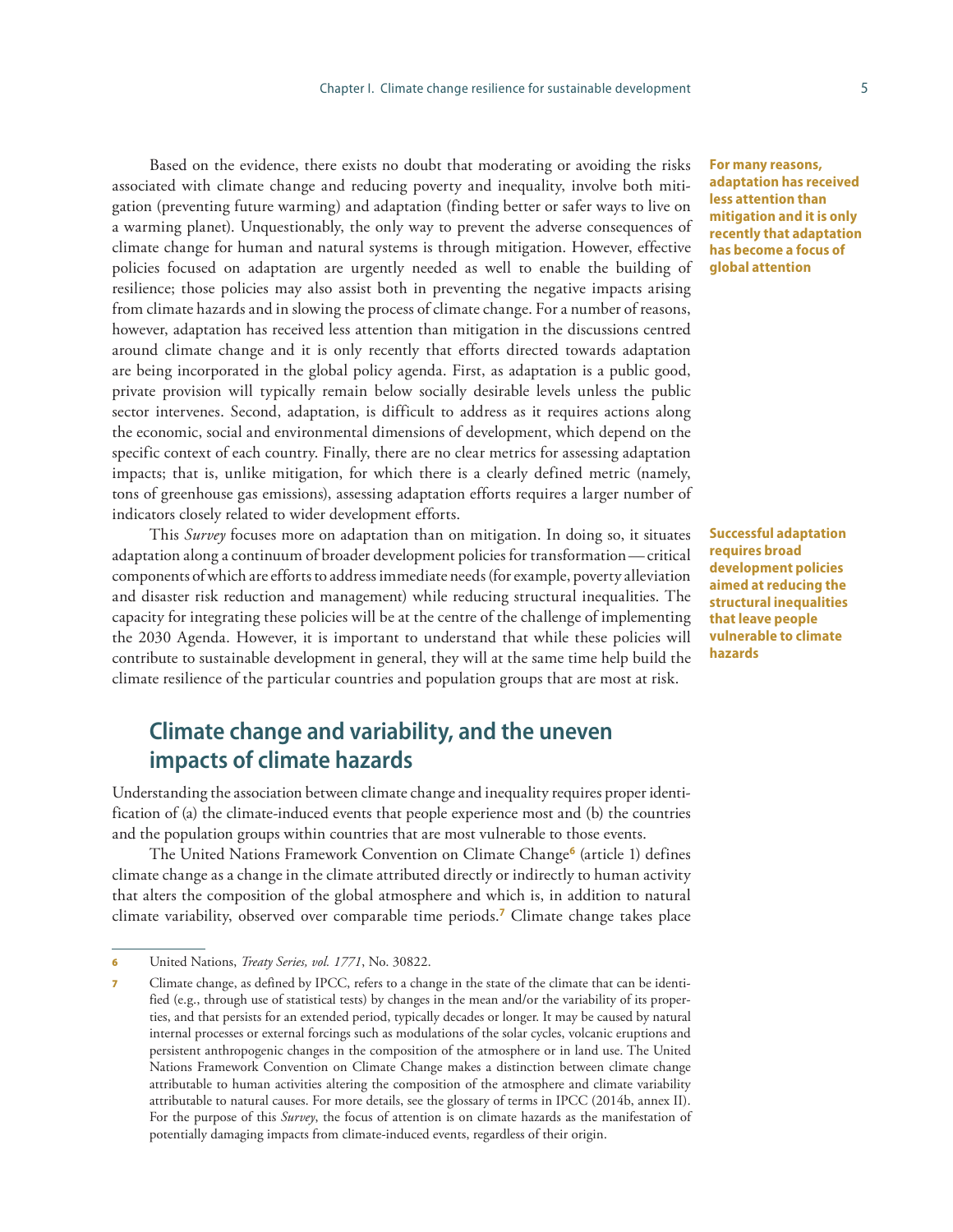**The scientific community now agrees that climate change is increasing the frequency and intensity of climate hazards…**

**…which are likely to slow down economic growth, increase food insecurity and exacerbate health problems, thereby increasing poverty and inequalities** over a period of decades or centuries; what people experience in their daily life is climate variability and climate extremes.**<sup>8</sup>**

There is consensus in the scientific community that climate change is increasing the frequency, intensity, spatial extent, duration and timing of extreme weather and climate events, which results in an unprecedented level of climate hazards (IPCC, 2012, p. 7). Climate hazards are understood as being the potential occurrence of a climate-induced physical event that may cause loss of life, injury or other health impacts, as well as damage to and loss of property, infrastructure, livelihoods, service provision and environmental resources.**<sup>9</sup>** The destruction generated by climate hazards when they hit countries and people with greater frequency may derail years of development efforts.

For the twenty-first century, scenarios unambiguously predict continuing slow-onset changes such as higher surface and ocean temperature, ocean acidification and global rise of sea level. They also predict increased or more intensified extreme weather-related events, such as heat waves and precipitation extremes. In particular, those scenarios predict the most severe effects in tropical areas, where most developing countries are located.

If left unaddressed, these manifestations of climate change are likely to cause an increase in poverty incidence and inequalities by slowing down economic growth and exacerbating food insecurity, health problems and heat stress; and to result in surface-water scarcity and increased exposure to storms and precipitation extremes, coastal flooding, landslides, air pollution and droughts. They may also induce displacement of people and involuntary migration, among other hardships.

Weather-related disasters are becoming more frequent in all corners of the world, with a total of 6,457 events in 1995-2015, which represents an average of 323 disasters per year. Those disasters claimed more than 600,000 lives and affected about 4.2 billion people during the same period (table I.1). Floods constitute the major cause of deaths and had the greatest effect on people's lives. The number of people exposed to water-related hazards, together with storms, lies in the billions. Land-related disasters, such as droughts, landslides and wildfires, are other major factors affecting people's lives and their livelihoods. Importantly, the impacts of these climate hazards are not distributed evenly across countries, or across and within population groups in countries. This is a critical fact underlying the association between climate change and inequality.

Climate variability refers to variations in the mean state of the climate and may result from the same factors that explain climate change, as noted above. A climate extreme (i.e., an extreme weather or climate event) occurs when the value of a weather or climate variable is above (or below) a threshold value near the upper (or lower) end of the range of observed values of the variable. For simplicity, both extreme weather events and extreme climate events tend to be referred to collectively as "climate extremes" (IPCC, 2014b, annex II).

<sup>9</sup> The City Climate Hazard Taxonomy developed by C40, a network of the world's megacities committed to addressing climate change, classifies climate hazards within five groups of events: (a) meteorological: short-term or small-scale weather conditions; (b) climatological: long-term or large-scale atmospheric processes; (c) hydrological: mass movement of water or a change in the chemical composition of water bodies; (d) geophysical: originating from mass movement of solid earth; and (e) biological: a change in the way living organisms grow and thrive, which may lead to contamination and/or disease (see [http://www.c40.org/\)](http://www.c40.org/).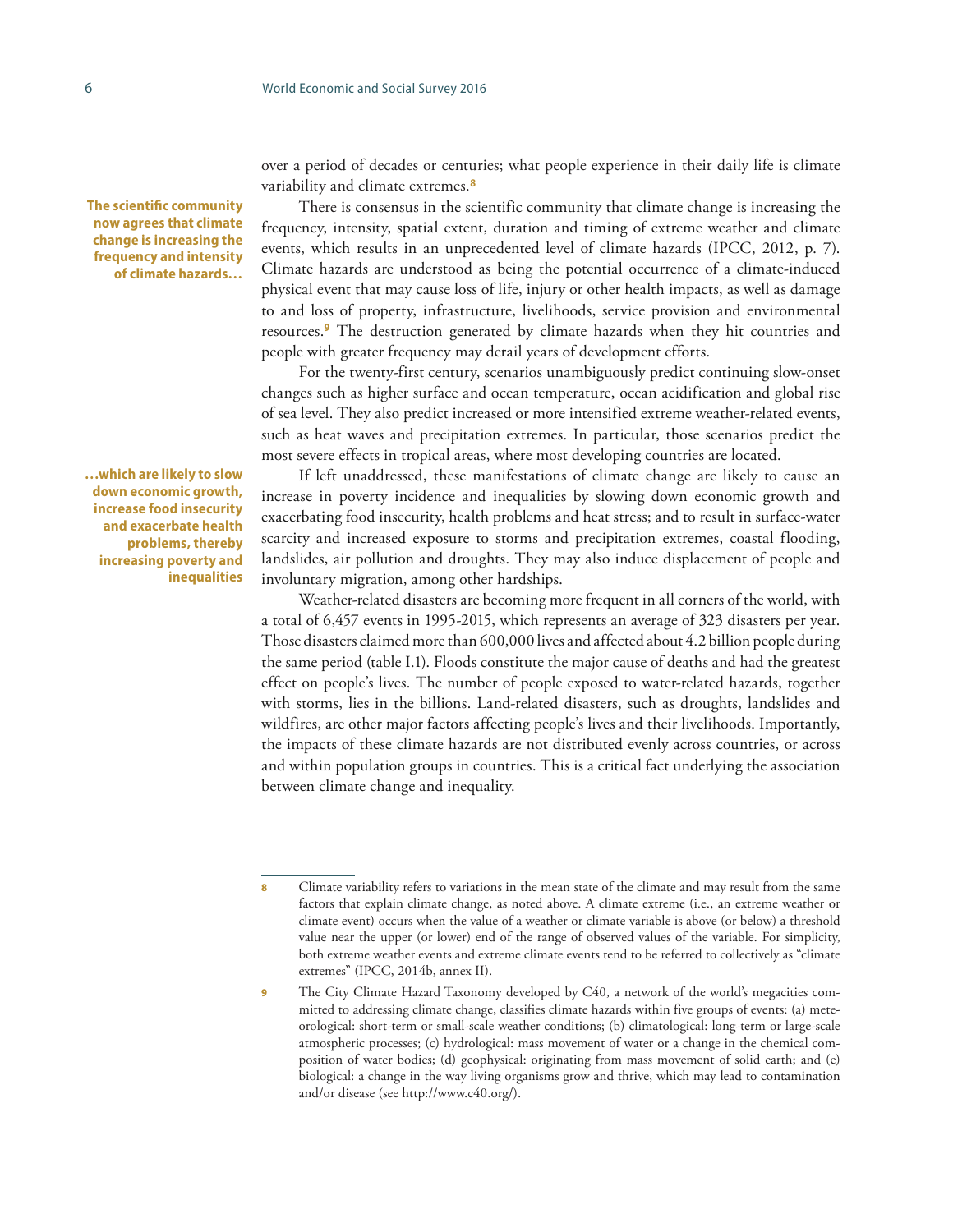|                          | .             |                              |  |  |  |  |
|--------------------------|---------------|------------------------------|--|--|--|--|
| <b>Thousands</b>         |               |                              |  |  |  |  |
| Disaster type            | Number killed | Number affected <sup>b</sup> |  |  |  |  |
| <b>Floods</b>            | 157           | 2 300 000                    |  |  |  |  |
| Drought                  | 22            | 1 100 000                    |  |  |  |  |
| <b>Storms</b>            | 242           | 660000                       |  |  |  |  |
| Extreme temperature      | 164           | 94 000                       |  |  |  |  |
| Landslides and wildfires | 20            | 8000                         |  |  |  |  |
| <b>Total</b>             | 605           | 4 162 000                    |  |  |  |  |

#### Table I.1 **Number of people killed or affected by disasters, by type, 1995–2015<sup>a</sup>**

**Source:** Centre for Research on the Epidemiology of Disasters (CRED) (2015).

a Up to August 2015.

**b** Those injured, left homeless or in need of emergency assistance, not including those killed.

#### Uneven impacts across countries

Not all countries experience the effects of climate hazards on their human and natural systems in the same way or proportion. Scenarios unambiguously predict that tropical areas are at higher risk of climate hazards. According to the Notre Dame Global Adaptation Index (ND-GAIN) (Chen and others, 2015),**<sup>10</sup>** for example, countries at the highest risk of climate change are concentrated in Africa and South and South-East Asia, where the capacity to prevent (or even cope with) most negative impacts is poor (figure I.1). While some high-income countries (Italy, Japan and the United States of America) exhibit relatively high risk levels owing to their high exposure to climate hazards, they possess greater capacity (resources) to manage those risks.

In absolute terms, total economic losses owing to climate hazards are most significant for high-income countries. In CRED (2015), total economic losses are defined as the estimated cost of damage to property (housing and infrastructure), crops and livestock. However, because of the distribution of risks and level of development, the greater economic losses relative to national income are observed in countries at lower levels of income. Lowincome countries lost an estimated 5 per cent of gross domestic product (GDP) during the period 1995-2015 (figure I.2).**<sup>11</sup>**

**The effects of climate hazards on the human and natural systems are uneven across countries and among population groups**

<sup>10</sup> This Index ranks countries' risk of climate change. Risk is constructed by summing rankings for vulnerability and exposure to climate change and the number of weather-related events. Vulnerability is assessed by considering six "life-supporting sectors": food, water, health, ecosystem services, human habitat and infrastructure. Each sector in turn represents three cross-cutting components: the exposure to climate-related hazards, the sensitivity to those impacts and the adaptive capacity to cope or adapt. Exposure is measured by projected changes in (not levels of) the following components, some of which are due to projected climate change: cereal yields, population, water run-off, groundwater recharge, deaths from climate change induced diseases, length of transmission season of vector-borne diseases, biome distribution, marine biodiversity, warm period, flood hazard, hydropower generation capacity and sea-level rise impacts. For the technical treatments of the index, see Chen and others (2015).

<sup>11</sup> See, in this regard, the definition of "estimated damage" found in the glossary for the Emergency Events Database EM-DAT. Available at [http://www.emdat.be/Glossary.](http://www.emdat.be/Glossary)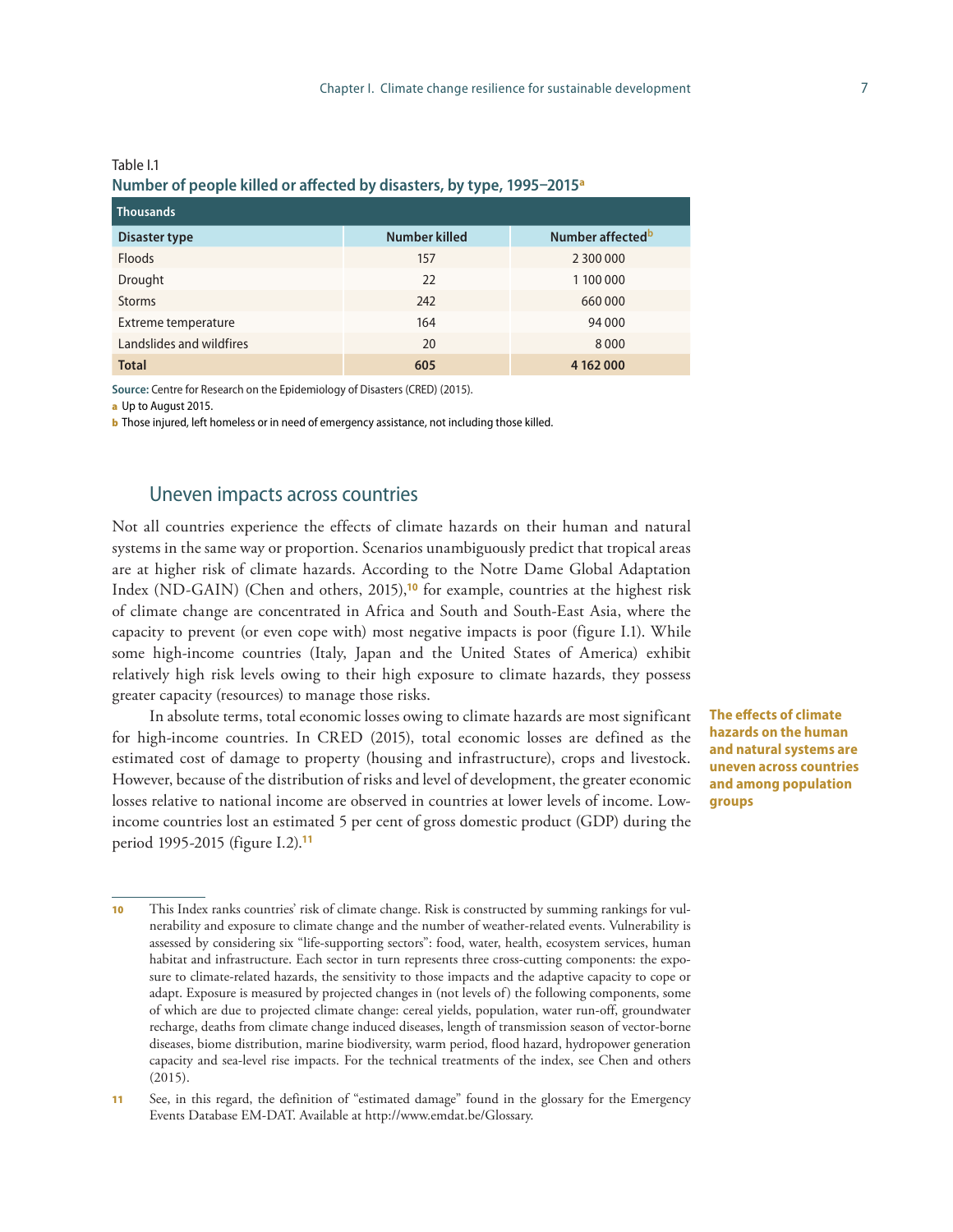

Figure I.1 **Risk of climate change of all countries, by quintile, 1995–2014**

**Source:** UN/DESA, based on University of Notre Dame Global Adaptation Index (available at http://index.gain.org) and Centre for Research on the Epidemiology of Disasters (CRED) (2015).





**Source:** Centre for Research on the Epidemiology of Disasters (2015).

**Least developed countries, countries in Africa and small island developing States are the most vulnerable to climate change**

Countries with a high reliance on agriculture, the majority being least developed countries, are particularly vulnerable. Current agricultural practices are a major contributor to environmental degradation through greenhouse gas emissions and poor management of land and water resources. At the same time, agriculture is highly sensitive to climate change. As temperature rises, crop productivity is predicted to decrease at lower latitudes although it is also expected to increase at mid-high latitudes. Warming, together with changes in water precipitation and unpredicted climate variability, affects the timing and length of growing seasons and yields, with strong impacts on farmers' livelihoods and on food security more generally (United Nations, 2011b, pp. 74-76). There is evidence for the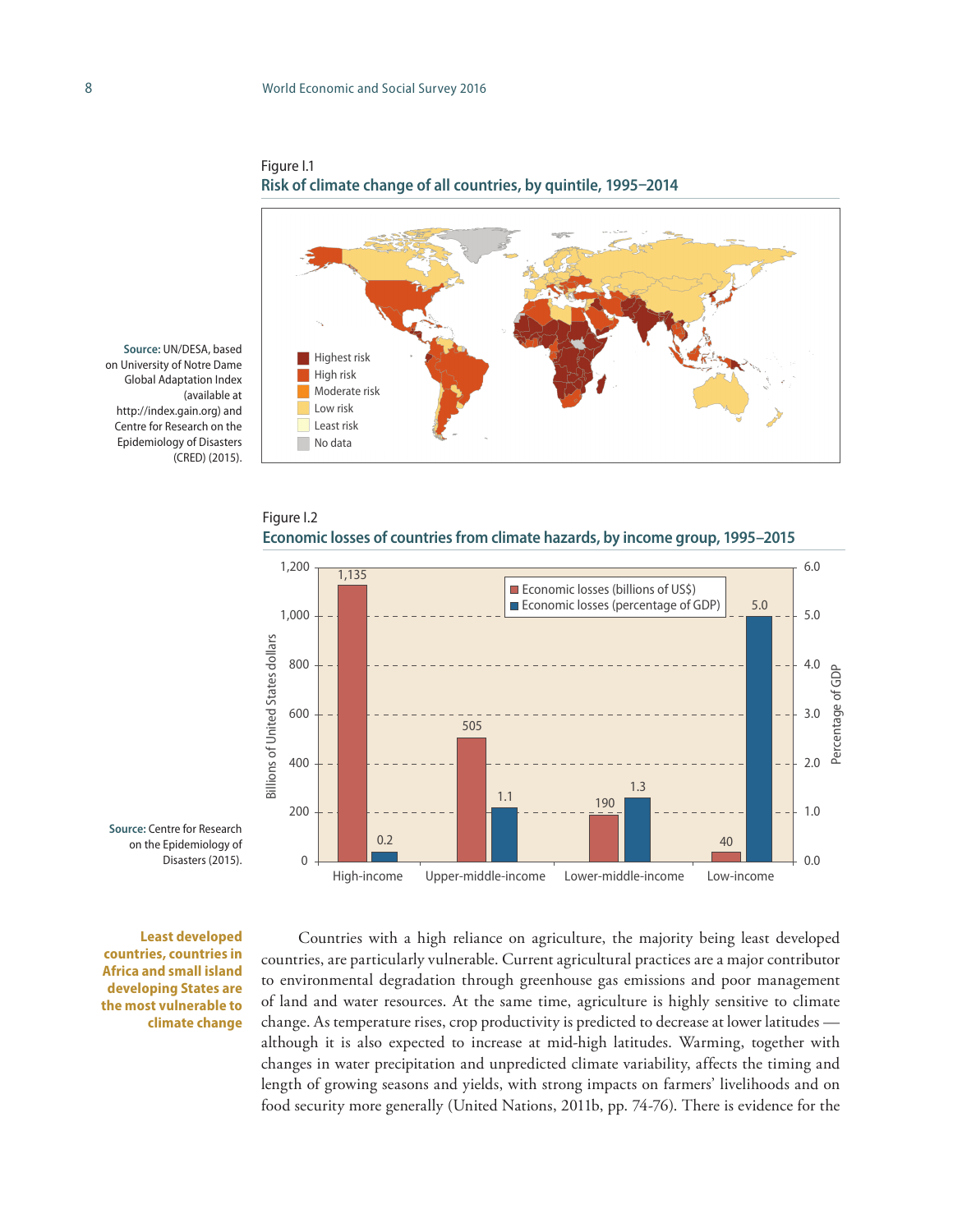period 1981-2003 that land productivity decreased in sub-Saharan Africa, in South-East Asia and southern China, in north-central Australia, in the pampas and in the swathes of boreal forest in Siberia and Northern America (ibid.).

According to IPCC projections, countries in Africa are particularly vulnerable to climate change impacts. By 2020, between 75 million and 250 million people in Africa are projected to be exposed to increased water stress owing to climate change and as a consequence, yields in some countries could be reduced by up to 50 per cent. Agricultural production, including access to food, in many African countries is projected to be severely compromised. By 2080, in Africa, an increase from 5 to 8 per cent in arid and semiarid land is projected under a range of climate scenarios. Further, the projected cost of adaptation could amount to 5-10 per cent of GDP.**<sup>12</sup>**

 In the worst cases, climate change and the associated sea-level rise threaten the very existence of some small island developing States (such as Kiribati and Tuvalu) because of the latent risk that their territories may become submerged under water.**<sup>13</sup>** Other island States are facing severe drought and water shortages.

#### Uneven impacts across population groups

Not only are the impacts of climate hazards uneven across countries, they are also felt differently across population groups within countries. While identifying particularly vulnerable groups globally and at country level remains challenging, it is particularly important for policymaking directed towards building climate resilience.

Unfortunately, current information systems are not adequate to the challenge of following trends at the intersection between climate-related events and socioeconomic vulnerabilities. People living in low-lying coastal areas, drylands, and mountainous and remote areas and population groups whose livelihoods rely on forest products are particularly at risk. Yet, basic information on population size, socioeconomic characteristics and risk factors which could help identify those groups remains in the form of very rough approximations. Some of those groups are difficult to reach owing to their geographical location, but the lack of basic information is also associated with an insufficiency in the resources for producing statistics at the level of disaggregation required to identify specific population groups.

In spite of limited information, existing data and studies have enabled important inferences to be made with regard to the uneven distribution of climate-induced vulnerabilities and impacts across population groups. For example, despite the increased frequency of water-related risks such as sea-level rise and coastal erosions, more and more people in both developing and developed countries have settled in low-lying coastal areas, thereby

**People in low-lying coastal areas, drylands, and mountainous and remote areas are particularly vulnerable**

<sup>12</sup> See fact sheet entitled "Climate change in Africa: what is at stake?", comprising excerpts from IPCC reports, the United Nations Framework Convention on Climate Change and the Bali Action Plan, as compiled by the African Ministerial Conference on the Environment secretariat. Available at [http://www.unep.org/roa/amcen/docs/AMCEN\\_Events/climate-change/2ndExtra\\_15Dec/](http://www.unep.org/roa/amcen/docs/AMCEN_Events/climate-change/2ndExtra_15Dec/FACT_SHEET_CC_Africa.pdf) [FACT\\_SHEET\\_CC\\_Africa.pdf.](http://www.unep.org/roa/amcen/docs/AMCEN_Events/climate-change/2ndExtra_15Dec/FACT_SHEET_CC_Africa.pdf) Information given above derived from IPCC (2007), "Summary for Policymakers".

<sup>13</sup> The Government of Kiribati, for example, acknowledges that the relocation of its people may be inevitable, owing to climate change, which would threaten the survival of the country. The Government has stated that "it would be irresponsible to acknowledge this reality and not do anything to prepare our community for eventual migration". See Republic of Kiribati, Office of the President, "Relocation", Kiribati Climate Change. Available at <http://www.climate.gov.ki/category/action/relocation/> (accessed 25 January 2016).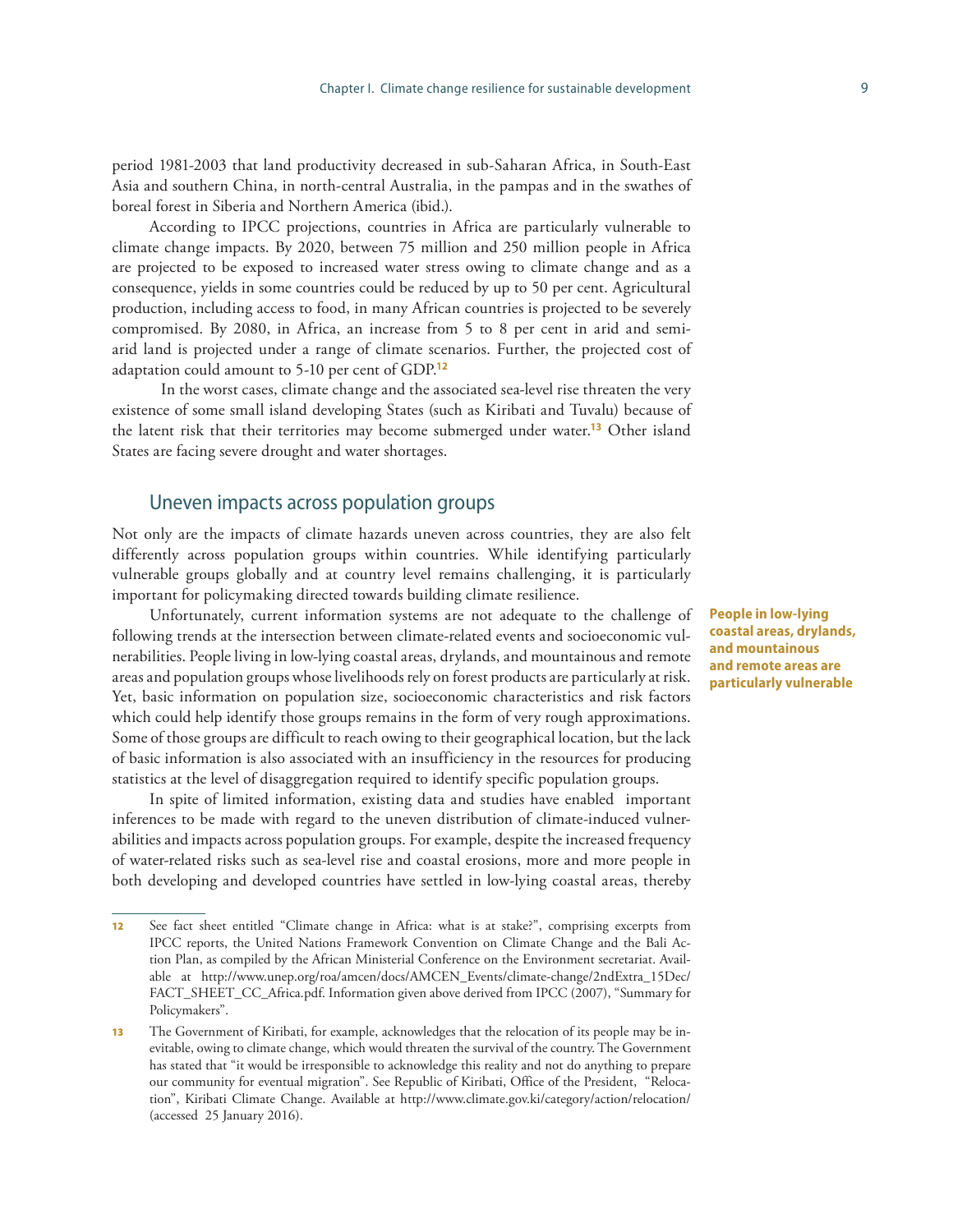exposing themselves to greater risks (see figure I.3). A study issued by the US Census Bureau shows that since 1960, there has been a steady increase in the population living in coastal areas of the United States and concludes that the trend, driven by social, economic and environmental factors, can be expected to continue (Wilson and Fischetti, 2010).

#### Figure I.3 **Population living in coastal cities with 300,000 inhabitants or more on 1 July 2014, 1950–2015<sup>a</sup>**



**Source:** United Nations (2015b); Gu and others (2015). a Preliminary estimates for

The problem is particularly acute for developing regions where, according to Johnston (2016), just over 10 per cent of the population (518 million out of 4,912 million) were living in low-elevation coastal zones (that is, zones less than 10 metres above sea level) in 2000 (table I.2) and 3 per cent (148 million) were living in a 100-year floodplain (that is, a plain that has a 1 per cent probability of being hit by a flood event in any given year). The same study predicts that in 2030, 767 million people (about 11 per cent of the population of developing regions) will be living in a low-elevation coastal zone and 224 million in a 100-year floodplain. These estimates suggest greater exposure to climate hazards and thus larger climate-related human costs in the future for particular population groups if effective climate adaptation and mitigation policies are not in place.

The rapid rise in the number of people living near the coast is doubtless to a large extent a manifestation of two mega-trends: one towards rapid population growth and the other towards urbanization. However, socioeconomic factors play a role as well: in the absence of more diversified economies that provide job opportunities in less-exposed areas, people are settling in low-lying coastal areas in search of a livelihood.

For example, the fishing population was estimated to have reached 43.5 million by 2006, with much of the "absolute growth in numbers largely explained by the wide expansion of the aquaculture sector" (Food and Agriculture Organization of the United Nations, Fisheries and Aquaculture Department, n.d.). Moreover, "(f)ishers, aquaculturists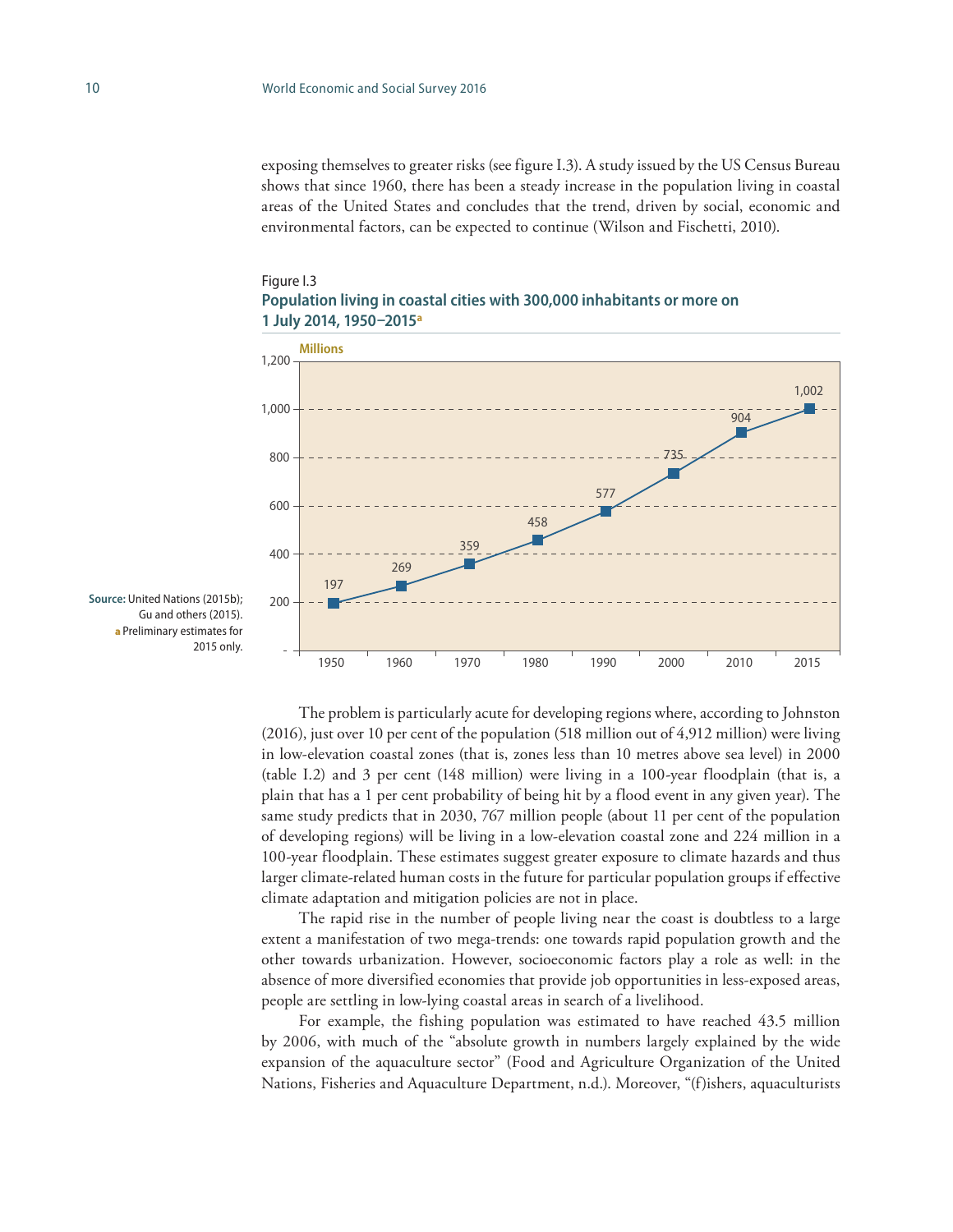| ۰, | ۰, |
|----|----|
|    |    |
|    |    |

| <b>Millions</b>                 |                   |            |                                                             |       |                                                     |       |  |
|---------------------------------|-------------------|------------|-------------------------------------------------------------|-------|-----------------------------------------------------|-------|--|
|                                 | <b>Population</b> |            | <b>Population living in low-</b><br>elevation coastal zones |       | <b>Population living in</b><br>100-year floodplains |       |  |
|                                 | 2000              | 2030       | 2000                                                        | 2030  | 2000                                                | 2030  |  |
| Africa                          | 811.0             | 1 5 6 2 .0 | 54.0                                                        | 109.0 | 13.0                                                | 24.0  |  |
| Asia <sup>a</sup>               | 3 697.0           | 4 8 4 5 .0 | 461.0                                                       | 649.0 | 137.0                                               | 201.0 |  |
| Latin America and the Caribbean | 521.0             | 702.0      | 32.0                                                        | 40.0  | 6.0                                                 | 8.0   |  |
| Pacific islands                 | 7.0               | 12.0       | 1.0                                                         | 2.0   | 0.3                                                 | 0.4   |  |
| Developing regions, total       | 4912.0            | 7 002.0    | 518.0                                                       | 767.0 | 148.0                                               | 224.0 |  |
| Least developed countries       | 662.0             | 1 2 5 7 .0 | 93.0                                                        | 136.0 | 13.0                                                | 21.0  |  |
| World                           | 6 101.0           | 8 2 9 8 .0 | 625.0                                                       | 893.0 | 189.0                                               | 271.0 |  |

#### Table I.2 **Populations living in low-elevation coastal zones and 100-year floodplains in developing regions, 2000 and 2030**

**Source:** Johnston (2016).

a Including Japan.

and those supplying services and goods to them assure the livelihoods and well-being of a total of about 520 million people, 7.9 per cent of the world's population" (ibid.). However, exploitation and climate change are threatening the collapse of livelihoods derived from fishing (Jackson and others, 2001). This situation is problematic because the fishing industry has historically played a major role in providing food security and income and more recently, aquaculture has played a rapidly growing role. Fishing is, to a large extent, a low-wage or subsistence-based activity and its decline due to climate change would be expected to affect large population groups.

Large vulnerable population groups are also found in drylands and mountainous and remote areas. Populations in these areas largely comprise nomadic, semi-nomadic and sedentary agricultural inhabitants. Large areas of populated drylands with growing subsistence populations, in particular, pose challenges to agricultural development and food security in Africa and large parts of central and South Asia. It is estimated that nearly 2 billion inhabitants in the developing regions were vulnerable to desertification and drought in 1995, the latest year for which data are available, and the number is considered to be increasing owing, as in the case of coastal zones, to population growth and migration. According to Millennium Development Goals reports for Ghana and Kenya, while the proportion of the population in extreme poverty declined in many regions of those countries, their poorest and most remote parts witnessed rising poverty rates (Johnston, 2016).

The problem of deforestation is also raising concerns for important population groups (United Nations, Economic and Social Council, United Nations Forum on Forests, 2009a; 2009b). According to the Food and Agriculture Organization (FAO) (2016a), forests are estimated to contribute to the livelihoods of at least 1.6 billion people in the world, with some 60 million people, mainly in indigenous communities, living within forests and another 350 million being highly dependent on forests. The forest industry, both formal and informal, is estimated to employ roughly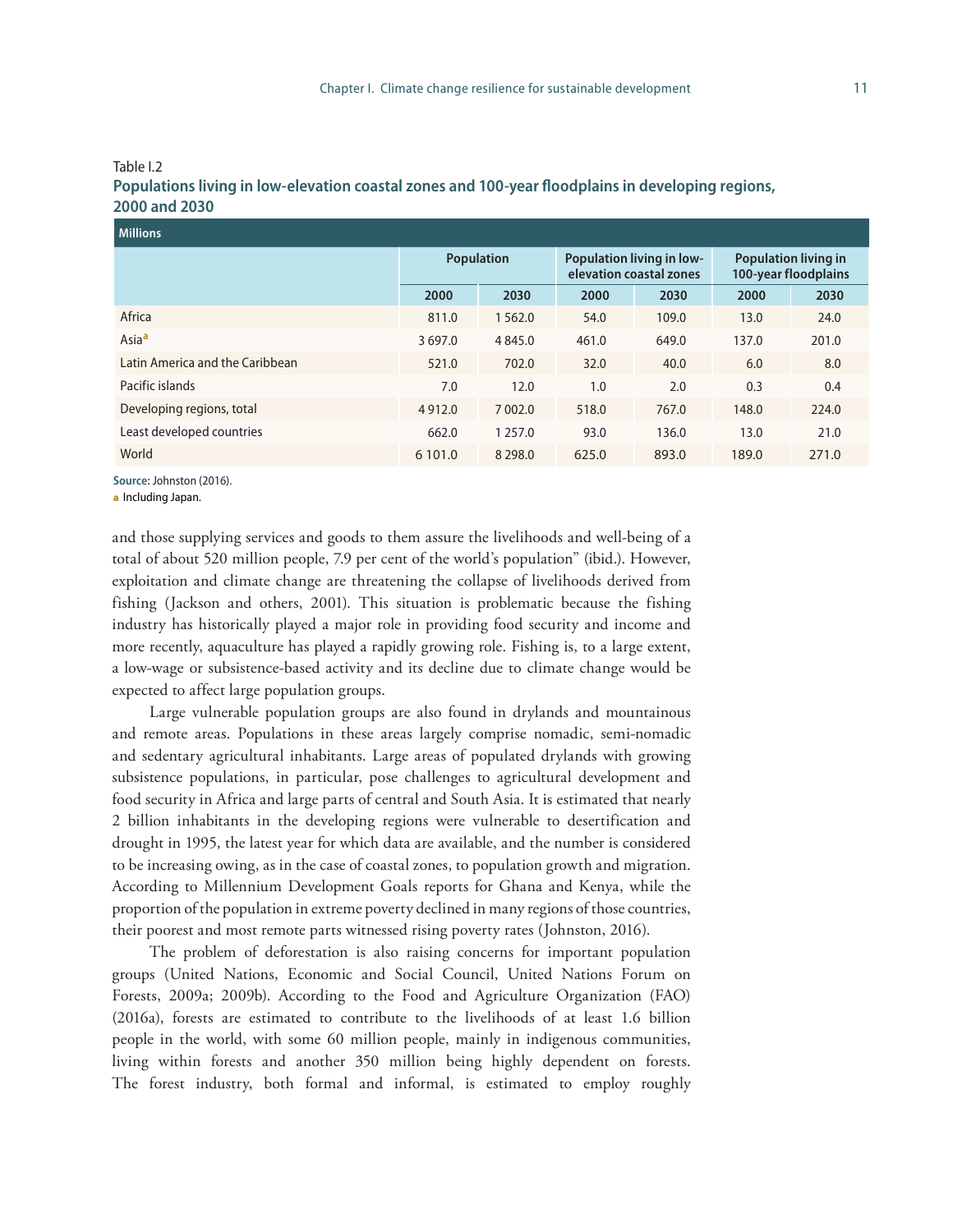50 million of the world's people.**<sup>14</sup>** Deforestation is fundamentally challenging the existence of those livelihoods. As FAO also estimates, deforestation accounted for a loss of forest cover of approximately 13 million hectares per year between 2000 and 2005— a loss that could not be compensated by the 5.7 million hectares recovered during the same period from the natural expansion of forests and forest plantations.

Indigenous people, in particular, are under siege, as their livelihoods are seriously affected owing to the alteration of forests. Local human activities that are being undertaken in and near forests—mostly unsustainable logging, conversion of forests to agricultural land, conversion of coastal mangrove forests for aquaculture, mining, infrastructure creation and the expansion of human settlements—as well as forest fires, further accelerate deforestation and degradation.

Deforestation also increases a community's risk of experiencing disasters. Forest degradation lowers the capacity of forests to provide the community with the livelihood resources needed to withstand and recover from disasters. Deforestation is known to cause severe floods, river-basin flooding, flash floods, mudslides and landslides (Hammill, Brown and Crawford, 2005) and leads to an increased number of disasters and extensive damage.

Indigenous people are a particularly vulnerable group. Their vulnerability is linked not only to deforestation but also to other manifestations of climate change. Their close relationship with their natural environment makes them particularly sensitive to the effects of climate change (Baird, 2008). In the worst cases, their way of life, and even their existence, is being threatened by climate change. For example, in the Arctic, where rises in temperature are most noticeable, there are some 400,000 indigenous peoples, which include the Sami of northern Norway, Finland, Sweden and the Russian Federation, for whom herding reindeer is a way of life. The Sami people had observed signs of climate change as early as the mid-1980s, when winter rainfall increased. Higher temperatures and increased rainfall began to make it difficult for reindeer to reach the lichen that they consume. When temperatures drop, and lichen is covered with ice, many reindeer are likely to starve. In addition, the thinning of the Arctic ice has made tracking reindeer herds more dangerous, as the inherited local knowledge regarding safe tracking is then no longer useful.

#### Uneven impacts within population groups

The evidence demonstrates that some people and some communities are particularly vulnerable compared with the rest of the population. This is clear when considering the case of Nepal, a least developed country, where rising temperatures, erratic rain- and snowfall, and the unpredictability of the beginning of the monsoon season have resulted in slow growth and decreased crop production. In principle, all people and communities whose livelihood is associated with crop production should be negatively affected by these hazards. However, Gentle and others (2014) have shown that the impacts are not uniform among people and communities. Their study shows that the severity of climate-related impacts depends on geographical location and the vulnerability of households, which is in turn determined by a number of socioeconomic characteristics such as household size, quality

**Deforestation and global warming are threatening the livelihoods of indigenous people and other communities**

**Vulnerability to climate change is largely driven by low income, less access to resources, and unfavourable socioeconomic status more generally**

<sup>14</sup> These numbers are all rough estimates lacking a basis in clearly defined concepts and sources. While the Global Forest Resources Assessment 2015 gives detailed country data on forest employment, it does not provide an estimate for the total.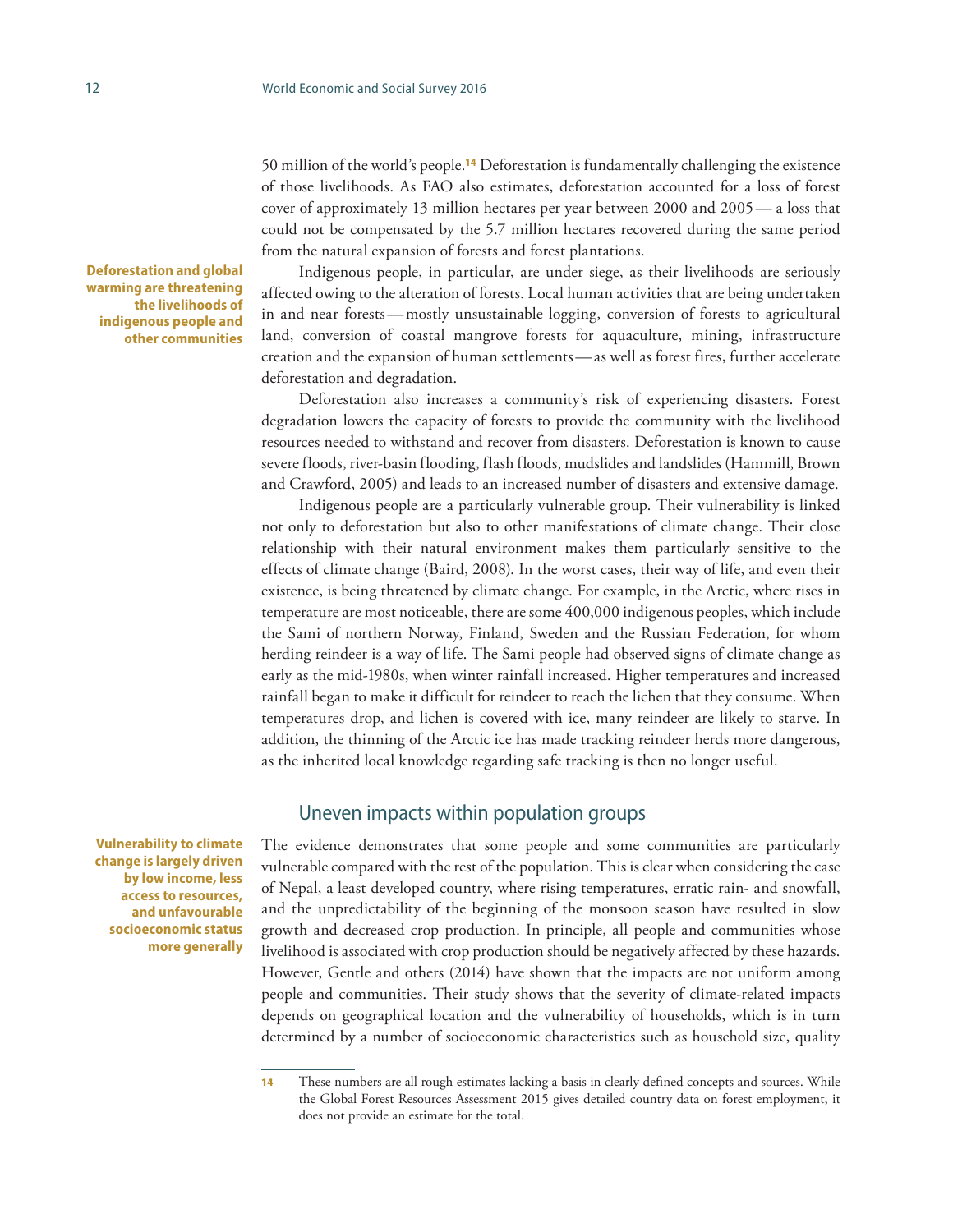of farmland, social status within the community, education of the head of household, and access to financial resources.

These socioeconomic factors shape the structural inequalities that perpetuate poverty, marginalization and social exclusion in the face of climate hazards. In fact, the interviews conducted by the authors of the study revealed that the number of climate hazards experienced by Nepalese households was largely concentrated among the poor. On average, poor households experienced 2.63 climate hazards over the six-year period of the study; better-off households experienced 1.76 hazards on average. The proportion of the members of poor households who were injured or killed was 6.3 per cent, while 81.3 per cent experienced damage to their house, land or livelihood. The corresponding proportions for well-off households were 2.6 and 55.3 per cent, respectively.

In the Sahel region of Africa, where the livelihood of considerable portions of the population derives from farming and raising livestock, all farmers and pastoralists are witnessing the same reductions in the level of rainfall and rising desertification. It is poor farmers and pastoralists, however, who have been shown to be most vulnerable, given their limited ability to mobilize the resources necessary for adapting to these climate changes, which include water and land, and their lack of political power in society (Cotula, 2006; Silva, 2016).

### **A framework for understanding risk and policy**

All of the above evidence attests to what is to be the core focus of the present *Survey.*  Climate change is increasing the frequency and intensity of the extreme weather and climate events that are affecting all countries. However, it is developing countries, in particular small island developing States, and countries where livelihoods depend on climate-sensitive natural resources, that are the most exposed to climate hazards; additionally, they have fewer resources and less capacity to adapt. In those countries, there is a clear-cut association between inequality and vulnerability to climate change. Certain population groups are particularly at risk owing to their socioeconomic characteristics which leave them disproportionately exposed and more vulnerable to climate hazards. In most countries, the disproportionately high risks experienced by particular population groups are determined by structural inequalities which reproduce poverty, marginalization and social exclusion. Deepening the analysis of this problem with a view to identifying policies that can act upon the structural drivers of vulnerability requires a consistent analytical framework.

### Exposure, vulnerability and structural inequalities

The IPCC Fifth Assessment Report considers people to be at risk when they are faced with the potentially adverse consequences of an uncertain outcome and where something of value is at stake in the human and natural systems, such as human lives; livelihoods; health; ecosystems and species; and economic, social and cultural assets and service flows arising out of them (see IPCC, 2014c, annex II: Glossary). In this framework, the intersection between the occurrence of climate hazards and the exposure and vulnerability of people and natural systems to them is the central source of risk (figure I.4). Exposure refers to the presence of people (including their livelihoods), ecosystems and species, or economic, social, or cultural assets in places that could be adversely affected by climate hazards. Vulnerability is defined as the propensity or predisposition to be adversely affected, which encompasses

**Structural inequalities that reproduce poverty, marginalization and social exclusion leave some population groups at higher risk of climaterelated hazards** 

**The degrees of exposure and vulnerability of people determine climate risk**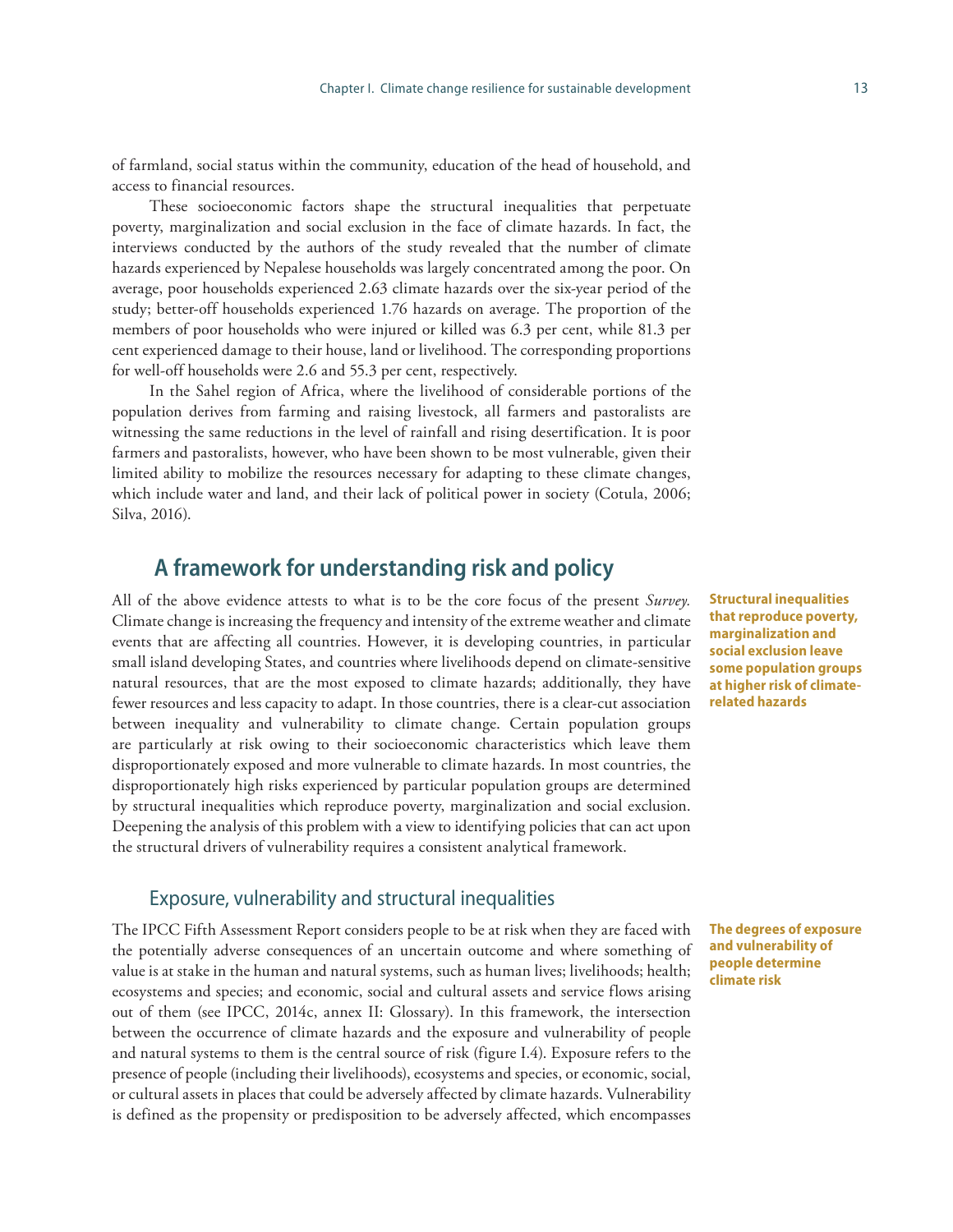

Figure I.4 **Human interface with the climate**

**Source:** UN/DESA, based on IPCC (2014d), p. 3.

**Exposure and vulnerability are determined by the socioeconomic processes leading to persisting inequalities**

**Policies whose goal is climate change resilience must address the underlying structural inequalities that leave people at high risk**

two elements: (a) sensitivity or susceptibility to harm and (b) lack of capacity to cope and adapt. Exposure and vulnerability are thus determined implicitly by the conditions of poverty, marginalization and social exclusion as they affect specific population groups.

Except for a few countries at very low levels of development, where poor living conditions are widespread, poverty, marginalization and social exclusion are, in most cases, the result of deeply entrenched inequalities regarding access to physical and financial assets; and access to quality health services, education and employment; and as regards the unevenness of the opportunities of people and communities to voice their concerns and participate in political decision-making. As discussed in the *Report on the World Social Situation 2016: Leaving No One Behind –The Imperative of Inclusive Development* (United Nations, forthcoming), the term social exclusion refers to both the inability of individuals to participate fully in the economic, social, political and cultural life of the community to which they belong and the processes leading to their exclusion. The structural inequalities that result in social exclusion are reproduced by the economic rules, institutions and social norms that govern societies. Cultural, institutional and political regimes that determine the differential rights of people according to the difference in their status, as based on gender, tribal, ethnic or racial markers, have reproduced those inequalities over time.**<sup>15</sup>**

Structural inequalities matter when examining the impacts of climate hazards on people and communities. People and communities are relatively more exposed and vulnerable to climate hazards when their livelihoods depend on natural resources and they have few options for diversifying their income sources; when they are without appropriate access to insurance and financial markets; and when they have low levels of education and inadequate access to health services or inadequate access to appropriate facilities for persons with disabilities and older persons.

To be effective, the building of climate change resilience must entail addressing the processes underlying such structural inequalities. This *Survey* will strive to delineate the structural inequalities that most increase vulnerability and exposure to climate hazards.

<sup>15</sup> See chap. I of the *Report on the World Social Situation 2016* (United Nations, forthcoming) for an extensive discussion on the concept of social inclusion/exclusion.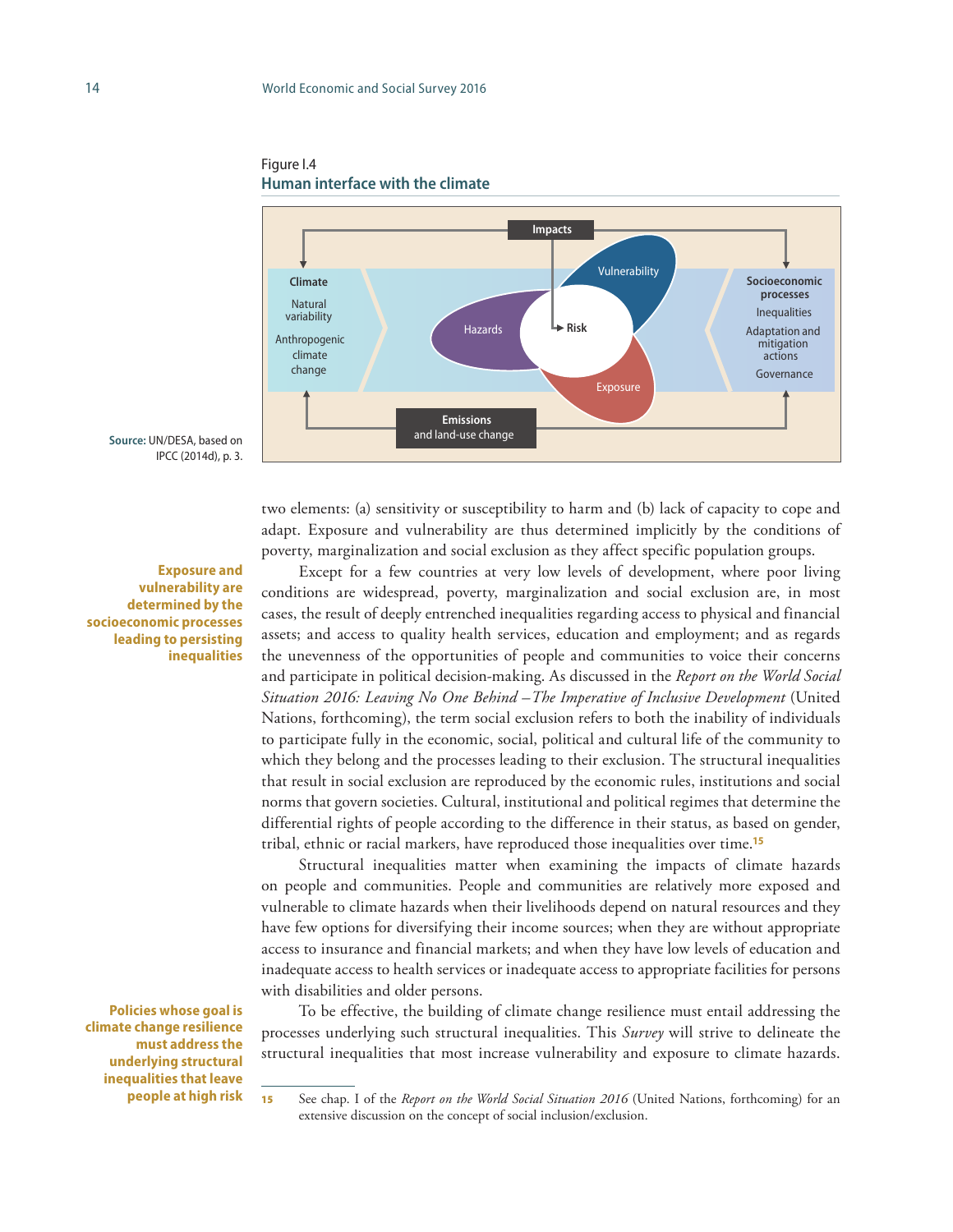The policy implications of such an analysis are most important. If effective actions for climate resilience are not put in place, climate hazards are likely to exacerbate inequalities, leading to increasing poverty, marginalization and social exclusion.

### Transformative policies for climate resilience

Sound development policies are the kind of policies, above all, needed to build climate resilience through building people's resilience to socioeconomic and climate-related shocks. Addressing the root causes of vulnerability requires a continuum of policy interventions leading to the structural transformations that strengthen people's opportunities and agency.

Today's policies must lead the way towards achieving the kind of transformations required to build inclusive and climate-resilient societies. Disaster risk reduction and disaster management are obviously playing an important role in strengthening the preparedness and early warning capacities needed to confront climate hazards. Social protection policies are necessary to protect lower-income groups against the threats of climate hazards. Adaptation policies, such as those entailing the adoption of new crops or improved irrigation systems in agriculture, are critical to preventing a deterioration of livelihoods as a result of climate hazards. To be successful, however, these highly specific policy responses must be part of a broader development framework which leads the way incrementally to the empowerment of today's disadvantaged groups by improving their asset positions and access to input and product markets, by extending their access to quality basic services such as health, education and sanitation, and by changing the norms fostering their social and political exclusion.

The adoption of the 2030 Agenda for Sustainable Development, with its vision of "transforming our world", provides a unique opportunity to strengthen policymaking systems in such a way as to enable them to effectively take the lead in the transformation process required for sustainable development, including the building of climate resilience. While broad international consensus has supported this view,**<sup>16</sup>** the challenge going forward is nevertheless centred around the adoption of national policies which will, within each country's context and constraints, drive efforts towards poverty eradication, human development and climate resilience.

There is an extensive literature devoted to the past experiences of countries on alternative interventions in response to extreme climate hazards. However, there is less experience with and less recognition of the challenges posed by both slow setting events and the accumulation of weather-related hazards, which can have devastating consequences on livelihoods. In the absence of government support, even small changes in temperature or rain and wind patterns can push people into poverty traps (Olsson and others, 2014). Those who are the most exposed and vulnerable are also the ones who are already economically and socially disadvantaged and the least likely to have access to support systems.

Public policy will have to play a critical role in providing public goods for adaptation and ensuring that social processes and institutions are flexible enough to learn and adapt and assess policy options. Climate change presents a public goods-related problem, one that **A continuum of policy interventions is required to address immediate needs and enable the structural transformations needed to build climate-resilient and sustainable societies**

**Climate change adaptation presents a public-goods related problem requiring public policies to address it**

<sup>16</sup> In fact, in the 2030 Agenda, as adopted by the General Assembly (resolution 70/1), the Heads of State and Government and High Representatives declared that "(o)n behalf of the peoples we serve, we have adopted a historic decision on a comprehensive, far-reaching and people-centred set of universal and transformative Goals and targets", that "we are setting out a supremely ambitious and transformational vision" and that "(w)e envisage a world free of poverty, hunger, disease and want, where all life can thrive".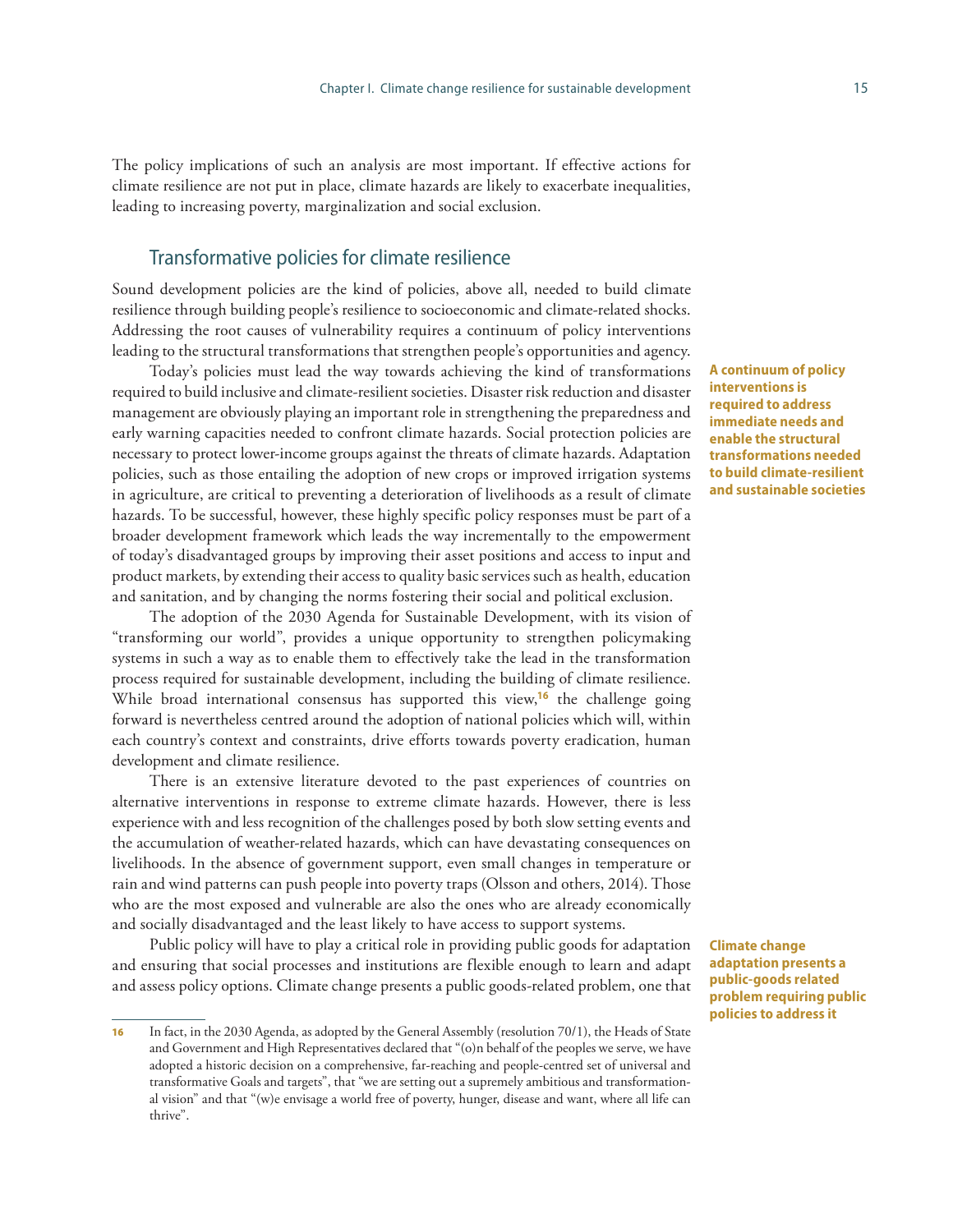produces socially undesirable results. Information and accurate climate forecasts, public infrastructure, flood control systems, early warning systems, knowledge and technology are public goods, all of which are essential for adaptation. But it is precisely because they are public goods that they cannot be provided adequately by the private sector.**<sup>17</sup>** It is thus public policies that play the critical role in their provision.

In the presence of large development gaps and incomplete markets,**<sup>18</sup>** public policies also have an important role to play in creating the incentives and regulations capable of increasing provision by the private sector of the goods and services (including their accessibility) that facilitate climate change adaptation among vulnerable groups. Inadequate access to credit and insurance markets constrain people's options with regard to investing and protecting their assets under the effects of shocks. Creating the incentives needed to expand access to credit and insurance markets is an example of government activity that would contribute to reducing the structural inequalities constraining the capacity of people to diversify their livelihoods and adapt to climate change.

At the same time, social processes and institutions need to be flexible enough for learning adaptation and assessment with regard to development options. Climate change resilience will demand that social, economic and ecological systems become capable of reorganizing so as to maintain their essential functions, identity and structure, while also maintaining their capacity for adaptation, learning and transformation.**<sup>19</sup>** This will pave the way towards sustainable development—as long as the structural inequalities that drive poverty, social exclusion and vulnerability are addressed.

This *Survey* has been structured to elucidate the distinct ways in which national efforts in the most vulnerable countries can confront these challenges. At the same time, it identifies concrete areas where national efforts will need to be supplemented through enhanced international cooperation.

## **Organization of the chapters of this** *Survey*

Chapter II reviews the literature on the impact of climate change on human systems and stresses the need to advance understanding of the link between climate change and inequalities, both conceptually and empirically. The chapter builds upon the idea that climate hazards and inequalities are locked in a vicious cycle, whereby those hazards affect people experiencing socioeconomic vulnerability disproportionately. If resources are not adequate

**Building resilience requires improved technical and political capacity to implement integrated policies with participation from all stakeholders**

<sup>17</sup> A public good is both non-excludable (i.e., individuals cannot be prevented from using it) and nonrivalrous (i.e., the use of the good by one individual does not reduce its availability or utility to others). Common examples include fresh air, national security and street lighting. Providers cannot discriminate among users or exclude non-payers from the good and therefore have no incentive for providing the good.

<sup>18</sup> Incomplete markets are those where the conditions for market formation are not fully met. In these circumstances, service provision by private firms satisfies only a small part of potential demand, which is typically the case for credit and insurance markets within the rural environments of developing countries.

<sup>19</sup> As defined by Shaw (2012, p. 309), climate resilience is a dynamic process of "bouncing forward" (as opposed to "bouncing back to what it was"), which requires reacting to crises by moving up to a new state that is more sustainable in the current environment. So described, the resilience-building process is often called evolutionary resilience, as it entails the ability of complex human and natural systems to change, adapt and crucially transform in response to climate hazards rather than return to normality (Davoudi, 2012).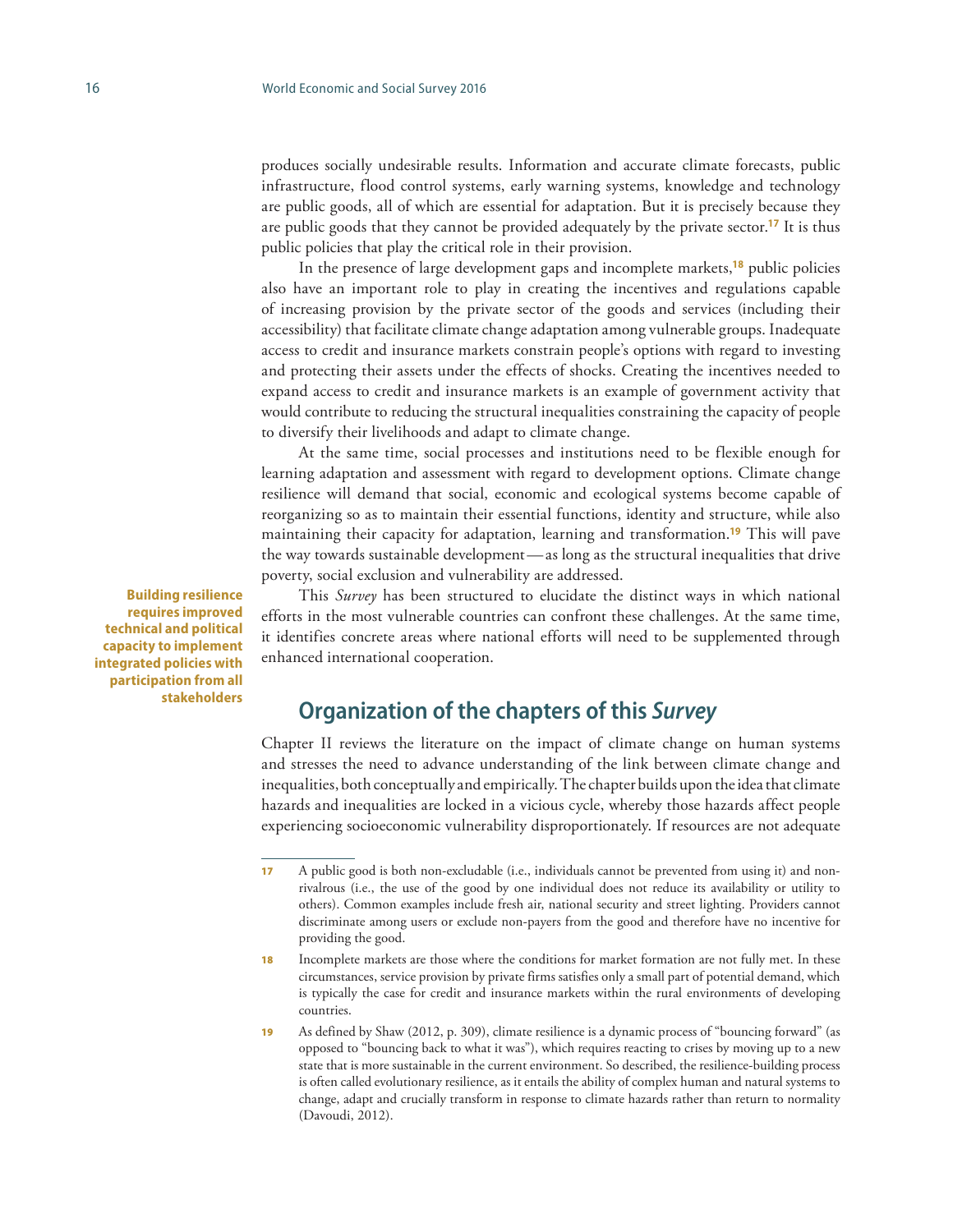to the challenge of recovery from climate hazards, inequality in its multiple dimensions will deepen. Using evidence from the existing literature, chapter II explores the economic, social and political channels that shape the structural inequalities through which climate hazards both increase the level of exposure and susceptibility to damage of disadvantaged groups and weaken their capacity to cope and to recover. The evidence reviewed points to the need for a well-integrated continuum of policies, planning and practices for addressing the root causes of inequalities which impose disproportionate impacts on people when they are hit by climate hazards. The transformations leading to adaptation and climate resilience need to be well sustained by assessments and fully supported by a sound policymaking system.

Chapter III introduces the methodologies used in "integrated climate impact assessments" which combine different types of modelling tools to uncover the interlinkages across the environmental, economic and social dimensions of development. To the extent that the occurrence and impacts of climate hazards are associated with a high degree of uncertainty, integrated assessments have to provide robust estimates of plausible climate outcomes and policy responses. The chapter argues for the need to sharpen the focus of these assessments in several ways, targeting the importance of bringing inequalities to the fore. It is also argued that engaging stakeholders (policymakers, experts and researchers, vulnerable groups and local communities) in the design of policy scenarios and in the discussion of policy options is critical to strengthening the political process through which policy decisions are made. Bringing forth the evidence provided by integrated climate impact assessments with full transparency regarding both the use of data and the assumptions built into the modelling tools that facilitate those assessments will critically improve the knowledge base, policy options and political processes in countries seeking to build climate change resilience as an integral part of sustainable development policies. In addition, chapter III focuses on areas where capacities need to be strengthened so that developing countries can expand the construction and use of assessments.

Improving assessments is only one of the many possible means of strengthening policymaking. Chapter IV introduces the subject of the complexity of policy decisionmaking processes that is introduced when multiple objectives are being pursued within the continuum of policies required for resilience and sustainability. A central claim of the chapter is that, given the presence of three factors—the underlying uncertainty of climate change, the locality where it exhibits its effects, and the interconnected nature of the various sectors in which its impacts are felt—a policymaking system is required that meets three core criteria: it has to be coherent, participatory and flexible.

International cooperation will have a critical, supportive role to play in ensuring that the most vulnerable countries possess the means to strengthen their capacity to forge climateresilient development pathways as part of their strategies for sustainable development. While the 2030 Agenda for Sustainable Development respects the mechanisms by which countries make their own policy choices, it also recognizes the importance of development cooperation, especially within the context of countries with special needs. Chapter V explores two important areas of international cooperation: international financing for climate change adaptation and the development of improved systems of information and data sharing.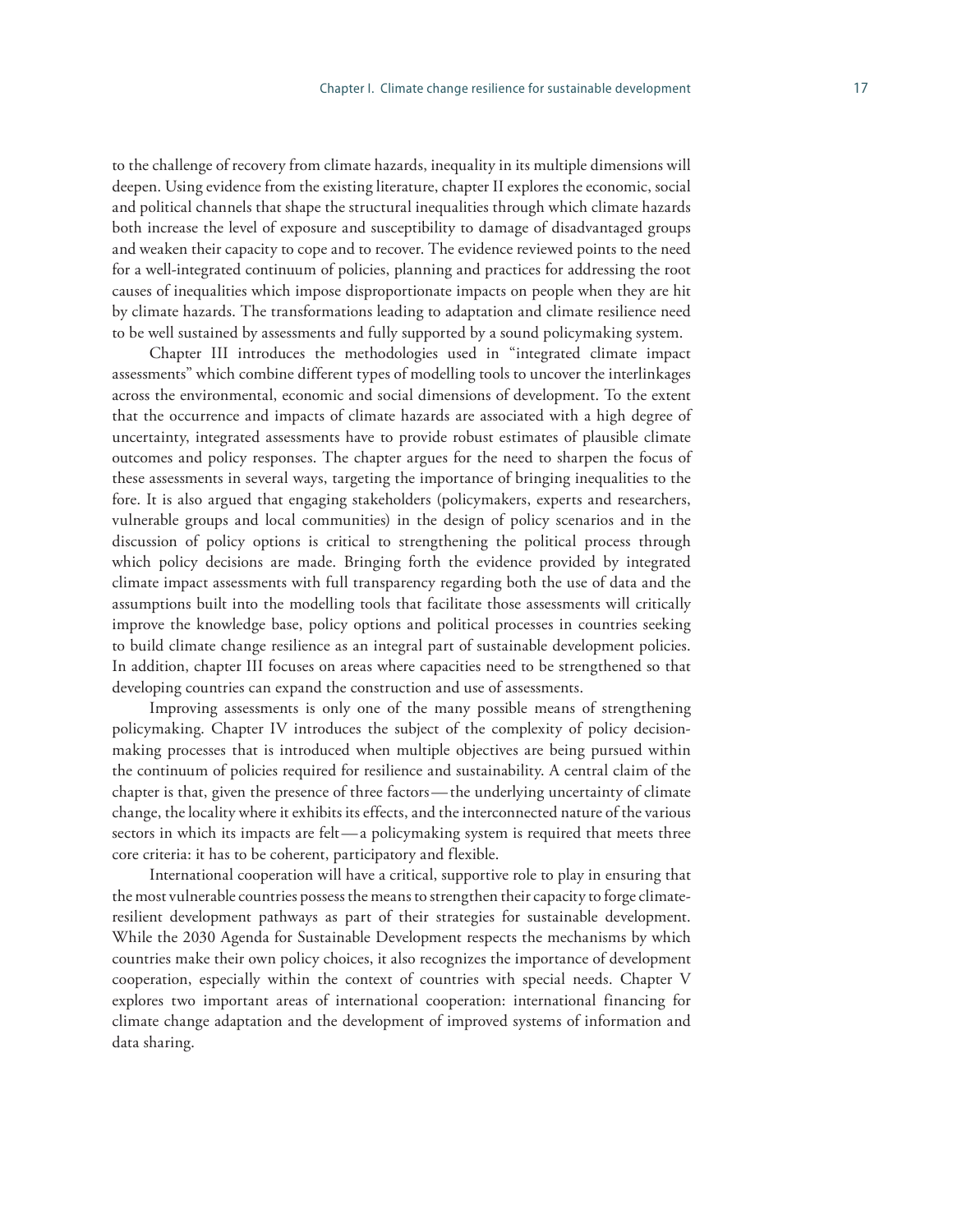## **Appendix I.1**

# **Uncertainty of the prospects for the global distribution of income in 2050 based on alternative development pathways**

Development trends are hedged in by large uncertainties arising from the uncertainty associated with the estimation of future climate change. Those uncertainties are compounded by the interaction of climate change with mega-trends related to demographic dynamics, urbanization, globalization and technological progress. In order to in some way address these conditions of uncertainty, the international research community has adopted a set of narratives which consider possible pathways for development. The estimation of plausible scenarios in the future are produced by different combinations of those mega-trends.

These narratives, known as shared socioeconomic pathways (SSPs), were proposed initially by Kriegler and others (2012). They have gone on to serve in the creation of a correspondence, which has featured prominently in climate change assessments, between shared socioeconomic pathways and greenhouse gas concentration trajectories under different mitigation scenarios (or representative concentration pathways (RCPs)).

Each shared socioeconomic pathway is associated with different mitigation and adaptation challenges depending on the distinct evolution of mega-trends, as illustrated in table A.I.1.

Alternative shapes of the global distribution of per capita income in the year 2050 have been determined for each of the SSPs from the Global Income Distribution Dynamics database of the World Bank (Osorio Rodarte, 2016; and van der Mensbrugghe, 2015). An important finding of this exercise has been that, as shown in figure A.I.1, the overall level of welfare, inequality and poverty varies significantly, depending on the path taken. Poverty incidence is highest in those cases where adaptation efforts are weak (SSP3 and SSP4).

#### Figure A.I.1





**Source:** Osorio Rodarte (2016).

Per capita income, PPP/day